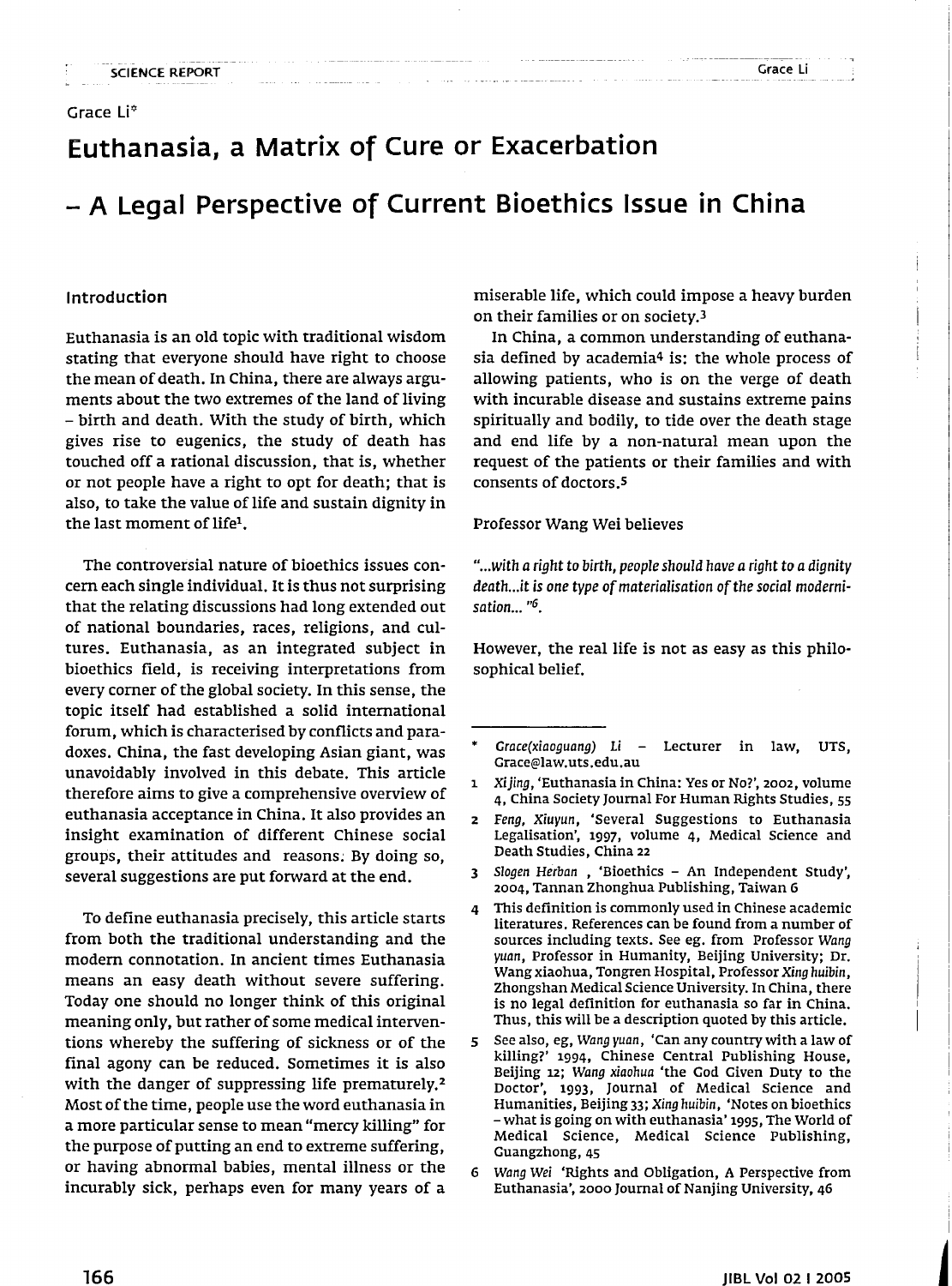According to a s-year joint study conducted by PRC National Population and Family Planning Commission (NPFPC)7 and PRC Ministry of Health8, there are about 10 million deaths annually in China from year 1996 to 2000. More than 1 million people died with agony9. Also, among those <sup>1</sup> million deaths, a big proportion asked for euthanasia in various occasions. The accurate number of requests was not revealed, but the study exposed most of those requests were refused on the basis of lacking legal authority.<sup>10</sup> People died with great resentments both to the disease they suffered and to the refusals of their requests for choosing their own way to die. Notably enough, some deaths were committed quietly with certain assistance received from close relatives and reliable doctors upon the willingness of the non-curable patients. Again, the accurate number was not revealed.<sup>11</sup>

As professor Xing zhihui pointed out in her literature

*.....the development* of*our human being had presented us with some opportunities* to *choose a comparably peaceful death. There* is no *reason why we have* to *abandon these opportunities, and instead, suffer with pain... this* is *a matter* of*management and* control, *this* is *a process oftechnicallegalisation and* this is a matter of time..."<sup>12</sup>

However, "falsehood is just a tiny step further in front of the truth"13. Regulating euthanasia is always seen as an area with such temptation and risk of abuse. With the specific situation in China including huge population and poor social securities system, the Chinese government has to take extreme vigilance.

The first euthanasia court case in China is cited below and followed by the argument from different social groups in the country to picture a current situation in China and to raise an issue of euthanasia legalisation.

# The first Chinese court case concerning euthanasia

An ordinary Chinese, died with great resentments in 2003 after 17 years fighting for a right of euthanasia including 6 years in detention and 3 years suffering from deadly disease.

Wang mingcheng, male,married in 1980. His life was normal and joyful with his wife and a son. On October 4, 1984, he was told that his mother was sick due to cirrhosis. By June, his mother began to suffer from bed sore, edema of lower extremity, swollen abdomen, and incontinence of urine and bowel and in the end was thrown into a coma. On June 12, his mother woke up and wanted Wang to request euthanasia for her. On the morning of June 25, Wang mingcheng asked the doctor about the possibility of a cure and was told it was hopeless. Wang then asked for an easy death for his mother. The doctor refused by saying there was no law about euthanasia. Three days later, Wang knelt down before the doctor, asked him to consider his request and promised to undertake all legal consequences. The touched doctor accepted the request tacitly in the end. He wrote out a prescription, with the note that it was requested by the family of the patient and Wang signed the prescription. On the morning of June 29, Wang's mother took the medicine and died in peace. At that time, nobody knew that Wang-mother's death became a beginning of Wang's 17 years fighting for a right of euthanasia.

On February 8, 1988, the doctor and Wang Mingcheng were prosecuted for deliberate killing. The first trial was conducted before the people's court of Hanzhong City<sup>14</sup>. There, they were declared not guilty. The appeal court upheld the original judgement by adopting the suggestions from The Supreme Court of PRC in Beijing<sup>15</sup>. The first "euthanasia case" thus came to an end in 1992, when Wang Mingcheng was released after six years detention.

- 8 The official web site of PRC Ministry of Health www.moh.gov.cn
- 9 Such as the great pain in later period of cancer
- 10 "A 5-year Study of Death Circumstantiality", 2002, Chinese Scientific Publishing House, 65-68
- <sup>11</sup> "A 5-year Study of Death Circumstantiality", 2002, Chinese Scientific Publishing House, 101
- 12 Xing zhihui, 'Several suggestions to the Proposed Euthanasia Legislation', 1997, volumn4, Journal of Medical Science and Death Studies, China 39-41
- 13 This is a direct translation of a Chinese proverb.
- 14 The People's court of Hanzhong City is at the lowest level of Chinese court system. In China, most of the lawsuits start from the bottom and there is a strict policy regarding to the appeal system, called "two trial and final trail". This means a single court case can only be appealed once to a higher-level court. The second decision will be final. In Wang's case, the final decision was made in the Intermediate Court of the City.
- 15 The Supreme Court of PRC is the highest court in the judicial hierarchy in China. The reason that was used for this decision was that the prescribed medicine used for Wang's mother could not been seen as primary cause of death.

<sup>7</sup> The official web site of National Population and Family Planning Commission of China http://www.npfpc. gov.cn/index.htm, view at 21/5/5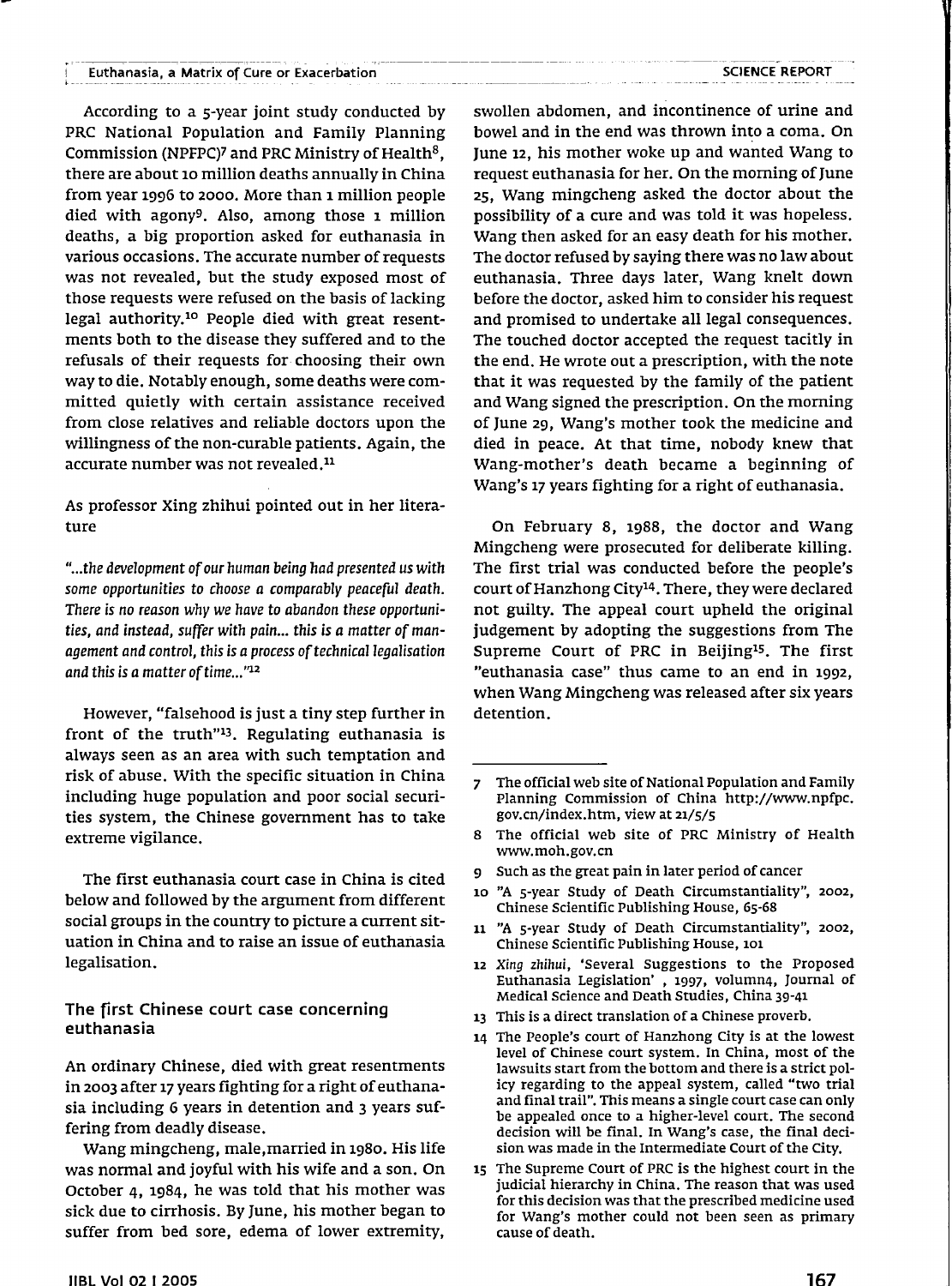*"...this is* an ordinary *death but extraordinary case...this is the first time ever that euthanasia attracts that much attention (rom the public, government and legislature... this is* an *issue needs* to *be addressed* at *certain stage* in *our law... sooner rather than later...".*<sup>16</sup>

Unfortunately, on November 3, 2000, Wang Mingcheng was diagnosed with stomach cancer. Even with active medication, his situation kept getting worse. He then decided to stop expensive treatments. He knew clearly that his cancer had gone beyond cure. Less then half year in the hospital, Wang had requested to execute euthanasia for many times. His wife refused, saying that she could not do that and reminded Wang of his mother's case. The situation for him got worse. He requested the hospital to give an easy death again by telling them his "not guilty" sentence and added that he would like to donate his organs for other curable patients. But, the decision was still  $-$  there is no such a law in China and the hospital will not do it. Wang stopped breathing in great agony on August 3,2003.17

His death had left an urgent need for reconsidering euthanasia legalisation in China.

# **The great debate**

Opinions from ordinary Chinese, medical experts, legal practitioners and politicians are reviewed below to demonstrate different attitudes toward euthanasia.

### *Public* Opinion

Chinese people are concerned about this world and avoid mentioning death due to the affection of Confucianism, so there are scarcely any open discussions of death in people's life. However, Wang's case made people face and talk about death more objectively.<sup>18</sup>

The s-year joint study also shows that many Chinese approved euthanasia especially in the big cities like Beijing and Shanghai.<sup>19</sup> However, this survey represents only a limited portion of the Chinese. In fact, there are about 80% of the nation's population are peasants; they trend to be more subject to Confucianism2°.Apart form this study, in 2003, an exam question concerning euthanasia was introduced to a National Self Studies Examination to test the attitudes from the participants. The response to that question shows that 80% of the participants approved euthanasia, which was in line with the 5 years study.<sup>21</sup>

#### Opinion *(rom medical experts:* Con & Pro

Unlike the ordinary urban Chinese, views from medical experts clearly split up into "against" and "for" categories.

Doctor Li, who treated Wang, firmly opposed euthanasia. He believes that the given duty of a doctor is to do as much as possible to prolong life and it is absolutely wrong in ethical sense for a doctor help a patient to end his life.<sup>22</sup>

Associate Professor Wang Ii said that, in China, euthanasia concerns more about a traditional moral concept - you should be able to live even it is painful, as this is the biggest respect for life23. In this respect, Wang mingcheng's faith to commit an easy death should not have any standing in a higher level of Chinese morality. He also quoted that even in other developed countries, only a few allow the use of euthanasia to end life<sup>24</sup>.

Similar views come from many other medical practitioners such as Dr. Wang Suizhu, who believes that the needs to legalise euthanasia is not

- 18 Xijing, above 20
- 19 "A 5-year Study of Death Circumstantiality", above 55-59
- 20 Generally speaking, the education level of Chinese rural population is comparatively low. The poverty restrains the communication and transportation. In the village, families live very close. Within a single family, different generations live together. Older generations' strong Confucians' way of thinking still has strong impact upon younger family members.
- 21 The exam is for the subject of paramedic ethics. A multiply choice question was included to ask the participants to choice which would be their choice to one deadly symptom. 53% of the participants chose to exe- . cute an active euthanasia, 25% chose to execute a passive euthanasia, and the rest of 22% chose to keep medications and wait. There was 80000 people sit in this national exam. Detailed information was read at http://news.tom.comjArchive/1002/2003/7/1131901.h tml on 15 January 2004
- 22 'Wang Mingcheng's story fighting for his right to choose an easy death', above 20
- 23 Wang Ii, 'Some Suggestions to the Proposed Euthanasia Regulation', 2003, Vol 2, N02, Medical Science and Philosophy, 67.
- 24 Ibid

l.

<sup>16</sup> This statement was made by Van renying, a famous medical scientist, in the People's Congress. Full text could be seen from an editorial, 'Euthanasia is raised to the legislature', 1 Feb 2004, China Daily, Xinhuang Publish, Beijing.

<sup>17</sup> Detailed story could refer to editorial: 'Wang Mingcheng's story - fighting for his right to choose an easy death', 12 December 2003, China Daily, Xinhuang Publish, Beijing.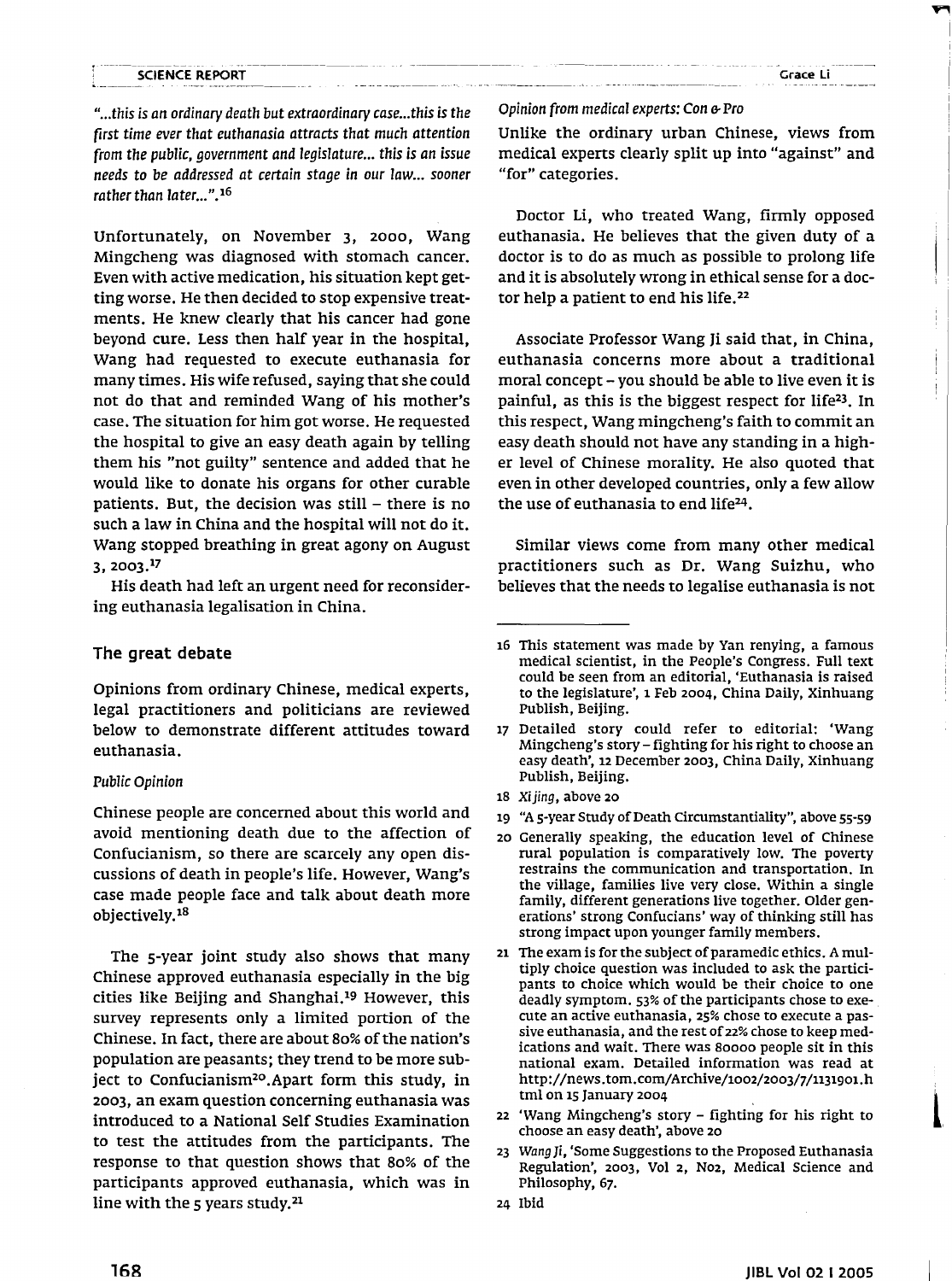present. To demonstrate this opinion, he quoted personal experience as a principle doctor in his work. He said that he saw so many occasions on which the children of their sick elders just want them to die quickly. He believes allowing euthanasia would cause more immoralities and illegalities with the current education level of majority Chinese.<sup>25</sup>

While some people are strongly against the euthanasia, others are trying hard to push it into government priority list.

In 1988 and 1994 respectively, two national conferences were held in the Shanghai Medical University, where China's medical experts agreed that China should draft legislation to regulate euthanasia practice. Surveys were conducted consequently to collect public opinions in the period of 1988 to 1994 in Beijing, Shanghai, Hebei and Cuangdong. In 1994'S conference, a report finally set out with scientific data form the long waiting survey showing that a growing number of Chinese favouring euthanasia policy. 73 percent of 200 elderly people interviewed in Shanghai, and 79.8 percent of 500 interviewees in Beijing, supported euthanasia.<sup>26</sup> However, the cities involved were the big cities with a comparatively higher-level living standard and better education.

As the "father for mortal patient", Professor Cui yitai in Tianjin Medical Science University had recently published his new book concerning euthanasia, in which he shows his support to this practice and urged the government to put euthanasia legalisation, or at least recognition, process into their top priority list.<sup>27</sup>

#### Opinion (rom legal practitioners

Unlike the Chinese urban public, who supports the legalisation of euthanasia, and the split views from the medical experts, legal practitioners are taking a more conservative common approach. Precisely, the Chinese lawyers tend to agree on changing the law, but failed to work out how the law could be changed effectively.

Legal expert Wang Honglin, who was involved in Wang mingcheng's case and saw Wang on many occasions, said that euthanasia does have reasons to be considered by law and society. But technically, it is just too hard to be legalised at this stage. He said that the way of easy death is prima facie a death caused by man, but it is essentially different from deliberate killing as defined in the Chinese

criminal law. What euthanasia seeks is not a result ofdeath because death is a foregone conclusion, but the ending of sufferings before death by other means. Euthanasia is therefore of no harm to the society. However, the way to control the application is another issue. Without a sound consideration of application, it is too early to talk about enactment.<sup>28</sup>

Similar concerns are raised from many other legal practitioners over the time. Lawyer Zhang Qian of the Qianyuan Zhaoyi Law Firm in Henan Province holds a view that there is no legal basis for euthanasia in China and it is hardly possible to define any legal use of euthanasia based on the current Chinese Crime Act. Making a new law is just too remote and too complicated.<sup>29</sup>

In lawyers' eyes, they probably see more immoralities than the deadly suffering of the patients. Wang Fang, a famous female lawyer, opposed euthanasia legalisation by giving a real case, in Which, a dying mother was sent to crematory by her only son with forged documents. She said in a national TV program

<sup>25</sup> Information obtained from www.371.net/zznews/ 20056734html, viewed the web site on 4 Feb 2005

<sup>26</sup> Zhang guoqin, 'the reflection to euthanasia legalisation', 1998, No. 5 Journal of Jurisprudence and Legal History, 23-40

<sup>27</sup> Cui yitai, professor in Medical Science, is currently lecturing in Tianjing Medical Science University. In 1988, he was appointed as director in Care Centre for Mortal Patients, which is the first research centre to study mortal patients care in China. In 1990, he established the first clinic in China for mortal patient by leading a group of 10 medical professionals. In 1993, he chaired a committee called Care for Mortal Patients Committee in PRC Mental Health Association. With the reputation and rich experiences, he was named "father for mortal patient" in China. His literatures are highly regarded. His views borrowed by this article could be read in various of his work including his lasted monograph "The Chinese Attitudes to Death and Mortality", 2004, Tianjing People's Publishing House, 40

<sup>28</sup> Wang Honglin acted as Wang Mingheng's defence council in Wang mother's case. He was approached again when Wang wanted to commute euthanasia to himself. But he refused to talk to the hospital on Wang's behalf. He was interviewed by different media after Wang mother's case. His opinions can be found on South China Morning Post, 21 March 2003; South China Morning Post 3, Jan, 1994, and, Beijing Evening News, March 23,1995.

<sup>29</sup> Zhang Qian, partner of the Qianyuan Zhaoyi Law Firm in Zhengzhou City, Henan Province. Detailed text viewed at http://news.371.net/Archive/I-29073.html on 3 March 2005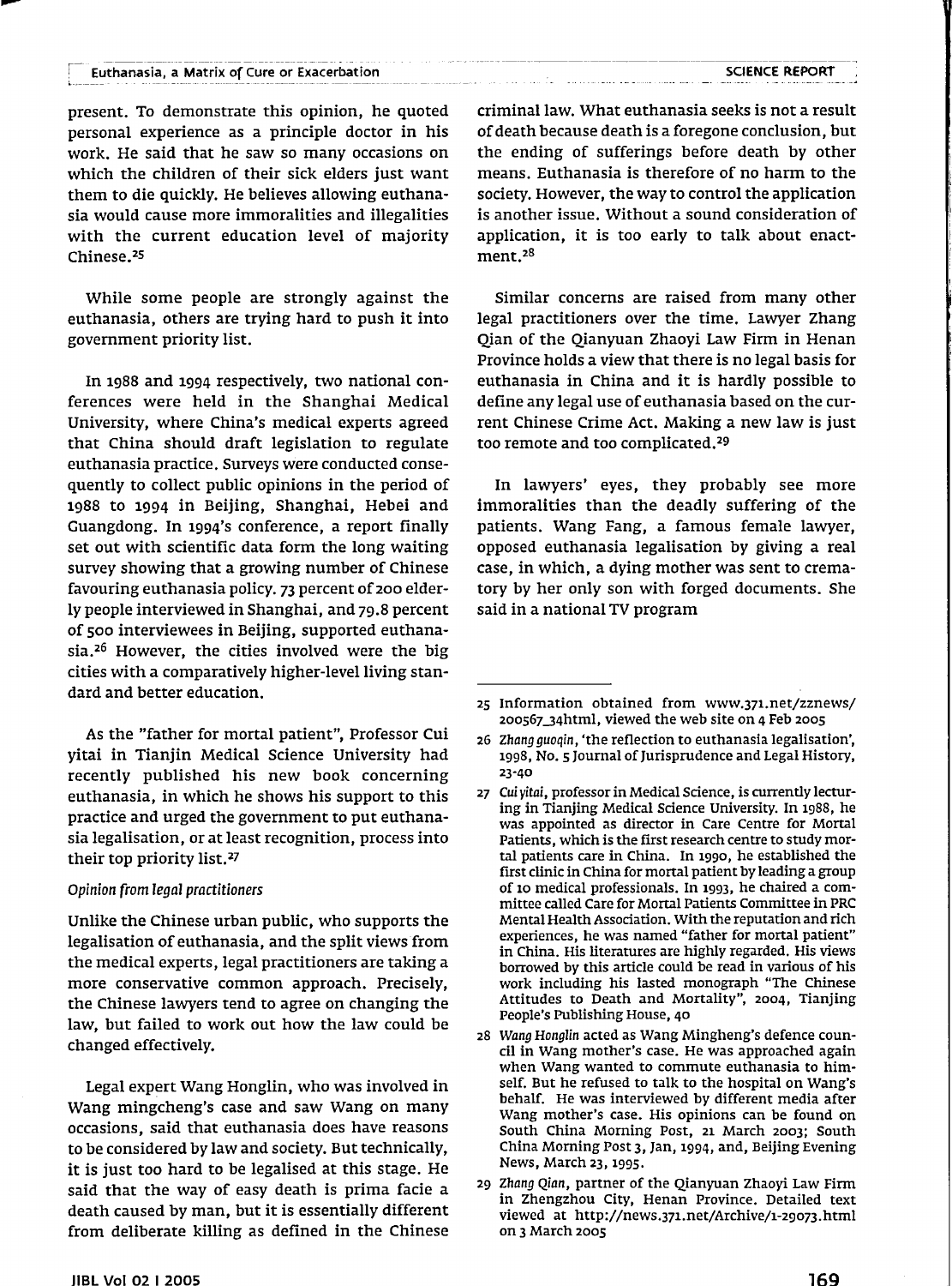*"...please note* - *the mother was dying but not died...''3°* As a legal sociologist, Wei Ran also noted in his paper:

*"...Jaw should be the materialised willingness* of*the mass* public. To *study the willingness* of*the Chinese is an enormous task. One* should *be with extra cautions...in China, with* its *unique situation, the wjJJingness* of *people trend* to *be rather afterlive but not die...''31*

Constitutional Lawyers argued publicly that legalising euthanasia would be unconstitutional on the base of right to live<sup>32</sup>, which might pose a fundamental barrier to this practice.

#### *Opinion form politicians*

In any single party country like China, opinions from the politicians always indicate further government initiatives. After Wang mingcheng's court case, debates were seen among the politicians and several proposals concerning euthanasia legalisation and other bioethics issues had been submitted to the government and legislature<sup>33</sup>.

On March 1994, a group of National Peoples Congress (NPC) delegates proposed a bill recommending euthanasia legalisation in the People's Congress, in which they claimed euthanasia was feasible in China,34

In March 1995, more than 30 delegates from Beijing, southern Hunan and Fujian province urged the NPC again to legalise euthanasia. These "proeuthanasia" delegates claimed the issue must be concerned as the aging population and market reforms caused medical cost to soar,35

Again in March 1996, Wu Zhaoguang, a professor at Shanghai's Zhongshan Hospital and a NPC delegate, argued that euthanasia law should be introduced in China as soon as possible. Wu proposes that euthanasia should be trialled in Beijing and Shanghai, where medical conditions are relatively good,36

# Analysis of opinions from different Chinese social groups

Opinions to legalise euthanasia in China fall into several different categories. Generally speaking, the educated urban public hold a supportive view and medical experts split their voices into against and for. Interestingly, an overwhelming approach from legal professionals is concerning more about the practice and control. For politicians, they had a number of submissions/attempts but failed to achieve any clear attitudes. Against this context, the following parts attempt to examine the reasons behind.

The first and the most common reason behind the public opinion is their genuine concerns about their loved ones. They do not want to see or they cannot bear to see such anguish. They support the view to give them an easy death even they can hardly afford to loose them. But they understand that life refuses to give their loved ones the choice of living. Death, in one way or another, is an unavoidable ending.

Secondly, this is a financial consideration supporting euthanasia, which is to be examined below by a "reverse pyramid effect". It is publicly known that, most of deadly illness, even with a short period of prolongation of life, would bring the family with huge financial burden. Most of the patients and some family members would rather choose an easy death, which provides an ending without agony for patient and relief financially and emotionally for the family. These are important concerns in China with poor public medical system and huge population. A diagram below explains a reverse pyramid effect, which might be against the traditional Confucianism, but indeed, shows a potential danger with the current trend of ageing population and China's ongoing one child policy.

<sup>30</sup> Alive interview was showed in a TV program called To Be Honest, ccrv Channel 4 on June 23, 1998. In that program, Wang Fang, as a successful female lawyer in her area, was invited with 4 other senior legal councils. They believe that euthanasia legalisation needs further study.

<sup>31</sup> Wei Ran, a famous Chinese legal sociologist. For quote, re "A battle for legal death", 1992, Shanghai People's Publishing, 135.

<sup>32</sup> Zhao zhongpeng, 'Law and Euthanasia', viewed at http://news.tom.com/Archive/1002/2003/7/22- 41105.html on 22 July 2003. In this article, several legal professionals argued on the basis of PRC Constitution that euthanasia does not have any legal standing in China.

<sup>33</sup> Several submissions were submitted in Provincial People's Congress in September 1994 Guangxi Province, September 1998 Shananxi Province, and September 2004 Jiangsu Province. China Daily, 1 Feb 2005.

<sup>34</sup> "The way a head for euthanasia in China", China Daily, 1 Feb 2005

<sup>35</sup> ibid

<sup>36</sup> ibid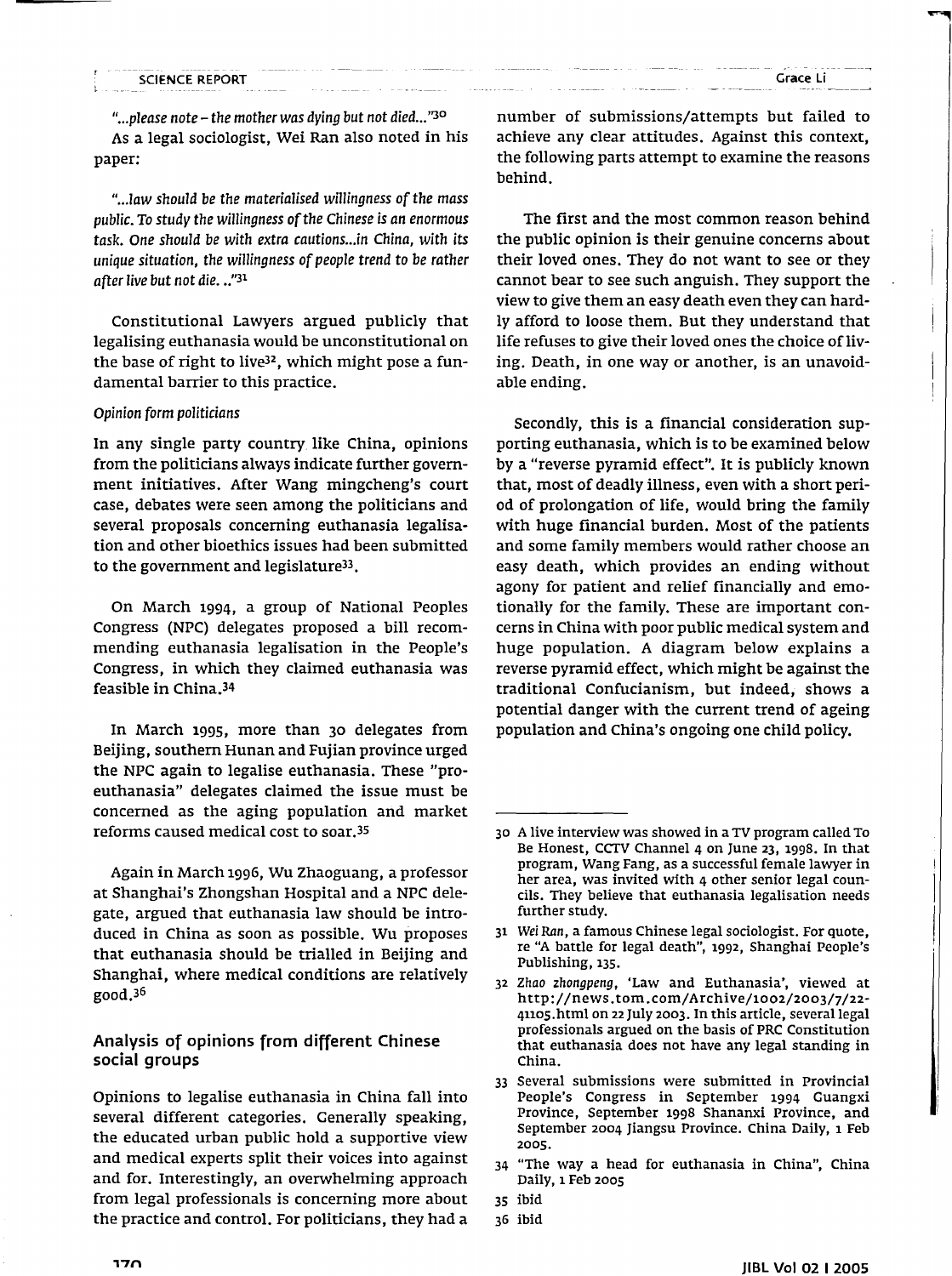

This diagram shows a typical pre-decided family structure in China37, which contains three generations; one child (grandchild), one working couple (father and mother), and, two retired elder couples (grandparents $38$ ). All the burdens from the top and the bottom will be placed to the second bottom level where the working couple is. With an aging population and longer life expectancy, plus the development of medical science, the burden will be worsened. Moreover, medical cost of the elders normally constitutes a big part of the financial burden especially when one or more family member has deadly disease. Thus, any urgent relief of those burdens is bound to be considered. This reverse pyramid had started to pose a challenge to the regulators, public, law, social welfare, national stability, economy development, public morality as well as some specific issues including euthanasia.

The third possible consideration supporting euthanasia is people's immoral mindsets. It is no doubt that people can be extremely selfish and abandon their obligation as close family member. For those people, the supports of euthanasia is more likely to be an excuse, and sometimes, even a false defence for a crime.

Among medical experts, views spite into against and support. For those who against, the reason is mainly because of their worries about the possible legal consequence. Wang Mingcheng's court case and his "not guilty" sentence could not release any concern form the doctors. The doctor's common response to a request of euthanasia is to report the

matter to a high administrative level. However, the answer will normally be negative.39 As a doctor revealed in a newspaper interview40;

*"...to any doctor,* if*they said they* will *ask for an approval from the hospital level. They mean "no way"* to *this request...it (approval* of*euthanasia) can only happen privately and quietly between the doctor and the patient with the family..."*

One question could also be raised here, why there were doctors who eventually agreed to assist with the easy death. This article believes that sympathy could be one reason. As the doctor, they witness their patient's suffering. They could be more distressed than patient family because of their medical knowledge. Some doctors are stronger in personality while others are more emotional. One doctor said in the same newspaper interview that<sup>41</sup>

"...I *know forsure that my hospital* will *say* no to *any request for euthanasia because the people who make decision* do *not need* to *see the patient personally and they have* to *safe themselves from any unexpected consequences.* If I *were them,* I *would say nO...as a principle doctor,* I *see my patient every day,*

41 lbdi

<sup>37</sup> This article holds a view that because of the compulsory one child policy, majority of the Chinese family structure are to be the same more or less. Thus, a "predecision family structure" is used here.

<sup>38</sup> From both father's parents and mother's parents.

<sup>39</sup> Wang Ji, above 48

<sup>40</sup> A number of interviews were conducted provincial wide by a group of journalists in Henan Daily, the most popular newspaper in that province. The result of these interviews was published in an article called 'A real opinion to euthanasia form our doctors' 28 September 2003,Henan Daily..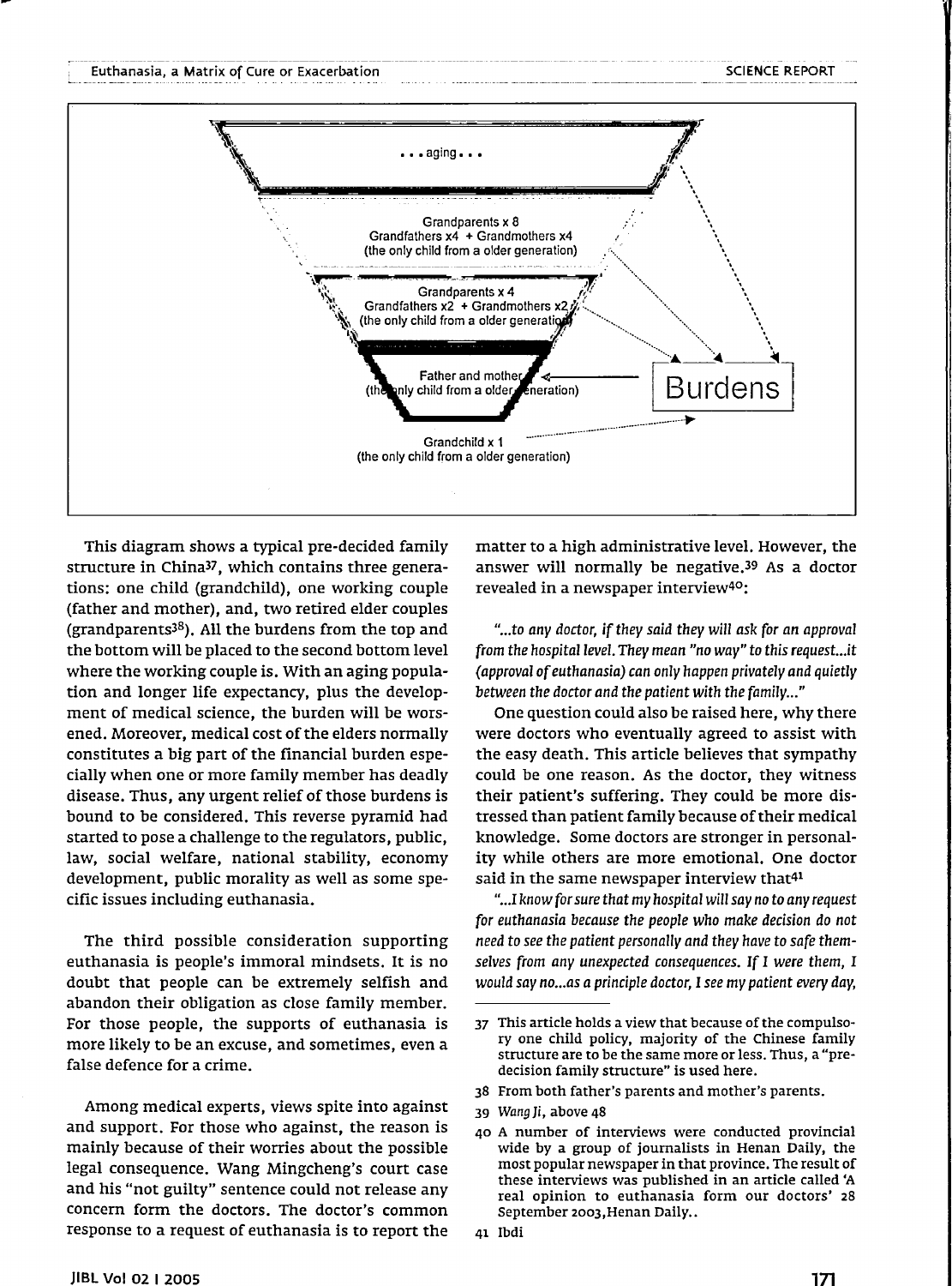I

I *know they are weaker and weaker,* I *can (eel theirsUffering... that makes difference...only the law can change..."*

Nevertheless, in China, law does not give any answer and there is no sign shows that the law will corne up with any answer in the near future either.

The current Chinese legislation forbids any person to "deprive others of their lives."42 If any doctor ends any patient's life by using drugs, it is entirely possible for the doctor to be charged with "deliberate killing" or likely to receive administrative punishment. There a number of easy death cases had been decided after Wang Mother's case.43 As Chinese legal system does not regard precedent as the binding authority, even with the existence "not guilty" court decision, almost all the later euthanasia lawsuits had been sentenced guilty in light of Article 132 of PRC Crime Act.

This paper believes that an inappropriate application of the law could be easily found here. Article 132 of Crime Act falls into a category with severe punishment such as death penalty and long period of imprisonment. Interestingly, all defendants have been sentenced in China only with the lightest sense of "killing." This was because the courts took into consideration of "good motivation" and "mild harm to society" of the defendants' conducts. This way of judging involves a category mistake. The matter is not whether those involved in euthanasia should be punished heavily or lightly. Rather, placing such cases under the crime of murder is a misleading. Current law really needs a new particular provision that regulate such cases, so that they are no longer considered as crime of murder.

Major concerns in China for euthanasia legalisation

#### *Major concerns*

By examining various debates and interpretations in China and putting them into legalisation process, this article recapitulates some major concerns as below:

1. the immediate reason for patient and family to seek euthanasia is because of the unbearable agony. With the fast developing medical technologies, to define an obsoletely deadly disease is not an easy task. The possibilities to find the cure in the future are always there. Therefore, legalising euthanasia will jeopardise doctor's moral or professional obligations. The recent exposal of metamorphic medical doctors and

nurses in England and Switzerland taught such lessons. 44

- 2. it is always hard for legalisation process to interdict abuse from family members. People can abandon their morality obligations and go against filial piety for simple selfish reasons
- 3. euthanasia legalisation can cause misunderstandings. Because of poor social medical system in China, most of the patients who choose to terminate themselves before their time in order to save the family financially.45 For them, they believe death is only a step away, so prolonging of their life is meaningless but encumbrance to both society and family. In another words, they would like to commit suicide because of poverty - is this justifiable?
- 4. As the famous psychiatrist, Professor Thomas Shuofer pointed out in his literature that patient with deadly diseases trends to make a suicide decision impetuously. They might regret later for their decision.46 In this sense, euthanasia is not only immoral but even can help a tyrant to do evil.47
- 5. Doctor Hu Yamei said, in China, euthanasia legalisation could cause chaotic situation in allocating the limited medical resources.48 Terminating a dying patient could save limited medical resources to other patients with higher possibility for recovery. However, this is again a hardly justifiable ethic.

#### *Legal issues are* to be *clarified*

Apart from a few countries in the world established laws granting the legality of euthanasia49, most of the countries are waiting in silence. This gives room for various debates of the following legal issues in China:

- 42 Article 132 of current PRC Crime Act
- 43 WangJi, above 76
- 44 Zhang guoqin, above 45
- 45 Wang Ji, above <sup>11</sup>
- 46 Zhang guoqin, above 48
- 47 Long, 'The Dignity and Euthanasia A Conversation Between Medical Science and Philosophy', 2000, volume 20, 6, Medical Science and Philosophy, Beijing 42-45
- 48 Hu yamei is an expert in paediatrics. She has published extensively in paediatrics and bioethics. See eg, 'My note on euthanasia', 2001, Journal of Medical Science and Humanities, Beijing 12. Also, 'About Our Children', 2002, Journal of Medical Science and Humanities, Beijing 34, and 'What Can We Do To Them', 2002, Beijing Daily, September 26.
- 49 Cui yitai, 'The Chinese Attitudes to Death and Mortality', 2004, Tianjing People's Publishing House, 78.